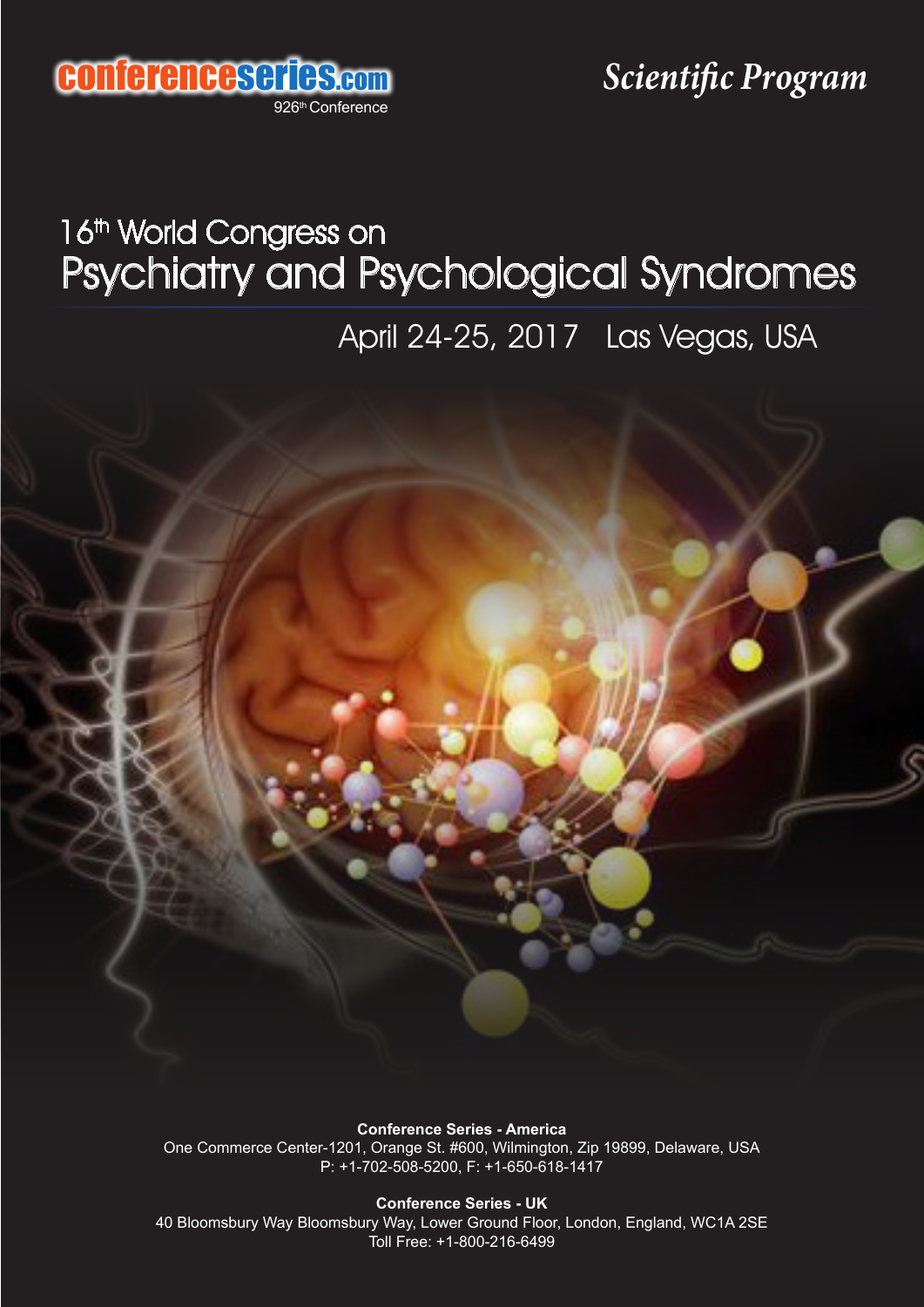## **Day 1 | April 24, 2017**

 **09:00-09:30 Registrations**

## **Salon A**

**09:30-10:00**

## conferenceseries.com 09:30-10:00 Opening Ceremony

| <b>Keynote Forum</b>           |                                                                                                                                                        |
|--------------------------------|--------------------------------------------------------------------------------------------------------------------------------------------------------|
|                                | <b>Introduction</b>                                                                                                                                    |
| 10:00-10:45                    | Title: Hypnosis: The three amazing "E"s of the post-Freud era; Erickson, Estabrooks and Elman                                                          |
| 10:45-11:30                    | Gregory P Brown, University of Nevada, USA                                                                                                             |
|                                | Title: Is mouth better than nose approach for brain protection in OHCA?<br>Guy Hugues Fontaine, Université Pierre et Marie Curie, France               |
|                                | Networking & Refreshments: 11:30-12:00 @ Event Centre Foyer                                                                                            |
|                                |                                                                                                                                                        |
| 12:00-12:45                    | <b>Title: Assessment &amp; treatment of eating disorders</b><br>Karin Sernec, University Psychiatric Clinic Ljubljana, Slovenia                        |
|                                |                                                                                                                                                        |
|                                | <b>Panel Discussion</b>                                                                                                                                |
|                                | <b>Group Photo</b>                                                                                                                                     |
| <b>Sessions:</b>               |                                                                                                                                                        |
|                                | <b>Mental Illness   Psychiatry Nursing</b>                                                                                                             |
|                                | Session Chair: Jan Fawcett, The University of New Mexico, USA                                                                                          |
|                                | <b>Session Introduction</b>                                                                                                                            |
| $12:45 - 13:15$                | Title: Nourish the brain: Omega-3 fatty improve and prevent neurodegenerative disease                                                                  |
|                                | Ellie Wright, EGW Research Institute LLC, USA                                                                                                          |
|                                | Lunch Break 13:15-14:15 @ Coral                                                                                                                        |
| $14:15 - 14:45$                | Title: Quality of life of caregivers of patients with mental illness in Penang                                                                         |
|                                | Neong Shuet Ching, Penang General Hospital, Malaysia                                                                                                   |
| $14:45 - 15:15$                | <b>Title: When Electro Convulsive Therapy Fails</b>                                                                                                    |
| $15:15-15:45$<br>$15:45-16:15$ | Jan Fawcett, The University of New Mexico, USA                                                                                                         |
|                                | Title: Anti depressive effects of natural polyphenols: Resveratrol & Curcumin                                                                          |
|                                | <b>Ellie Wright, EGW Research Institute LLC, USA</b>                                                                                                   |
|                                | Title: Psychological consequences of HIV-related stigma among African migrant women in<br>Lower Saxony, Germany: What can we learn from their stories? |
|                                | Joyceline Ntoh Yuh, University of Oldenburg, Germany                                                                                                   |
|                                | Networking & Refreshment Break 16:15-16:45 @ Event Centre Foyer                                                                                        |
| <b>Sessions:</b>               |                                                                                                                                                        |
|                                | Psychiatry   Psychological disorders   Adult and Geriatric Psychiatry                                                                                  |
|                                | Session Chair: Ellie Wright, Southwest College of Naturopathic Medicine, USA                                                                           |
|                                | <b>Session Introduction</b>                                                                                                                            |
| $16:45-17:15$                  | Title: Features of Gambling disorder and Internet gaming disorder in the spectrum of<br><b>Addictive disorders</b>                                     |
|                                | Sophia Achab, University Hospitals of Geneva, Switzerland                                                                                              |
| $17:15 - 17:45$                | Title: Revolution in psychiatry: Butterfly effect; beyond psychiatry and against stigma                                                                |
|                                | Lama Muhammad, University of New Mexico, USA                                                                                                           |